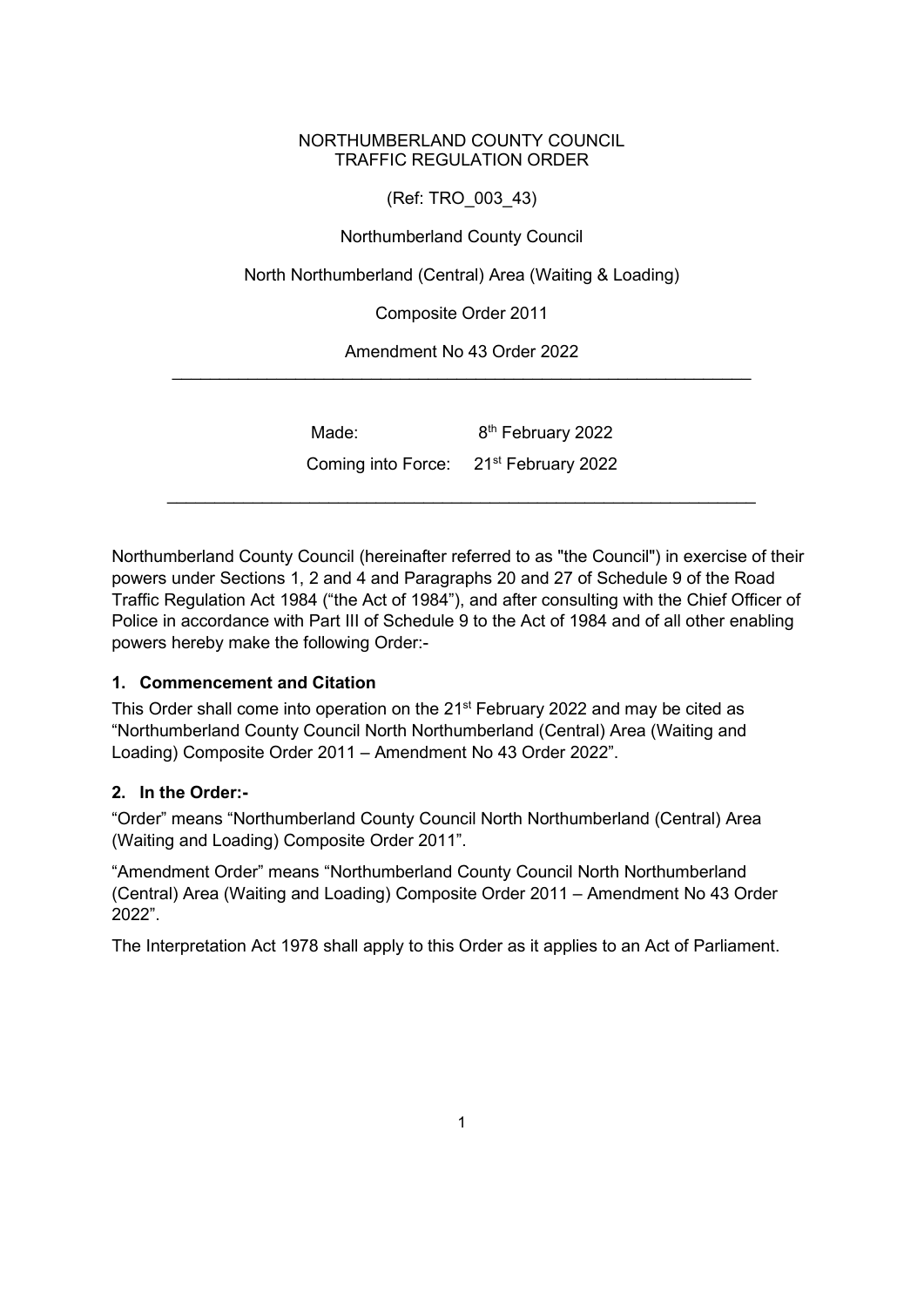## **3. Provisions**

The following provisions set out below and in The Schedule to this Amendment Order shall be additions to, deletions from, or substitutions in the restrictions in the Order:

(A) Additions

to Schedule 2 – Loading

(Referenced in this Amendment Order as: First Schedule – ADDITIONS)

(B) Deletions

None

(C) Substitutions

None

THE COMMON SEAL OF NORTHUMBERLAND COUNTY COUNCIL was hereunto affixed this  $8<sup>th</sup>$  day of February 2022 in the presence of:-



M. Willcoco.

**Duly Authorised Officer** Seal Number: 23881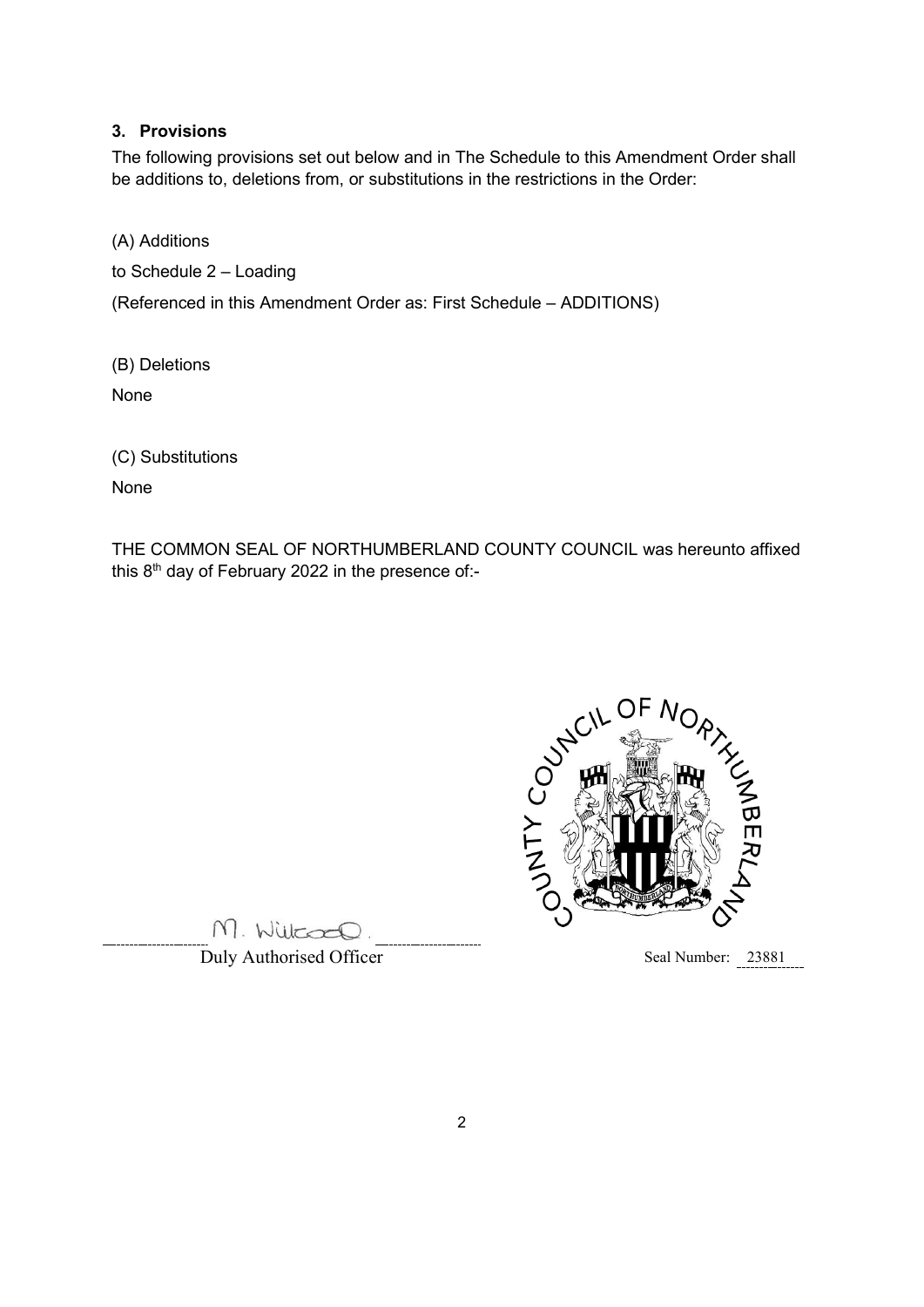#### FIRST SCHEDULE

# ADDITIONS – Northumberland County Council North Northumberland (Central) Area (Waiting and Loading) Composite Order 2011 – Amendment No 43 Order 2022 – TRO\_003\_43

| Ref No          | <b>Street</b>                                               | Town           | Side  | Description                                                                                             | Proscribed<br>Hours |
|-----------------|-------------------------------------------------------------|----------------|-------|---------------------------------------------------------------------------------------------------------|---------------------|
| 003 43 000 8214 | C93 ALNWICK<br>SOUTH TO A1<br>SLIP ROAD/A1068<br><b>JCT</b> | <b>ALNWICK</b> | East  | At its junction with Oak Drive to a<br>point 13 metres north west of its<br>junction with Oak Drive     | A                   |
| 003 43 000 8200 | C93 ALNWICK<br>SOUTH TO A1<br>SLIP ROAD/A1068<br><b>JCT</b> | <b>ALNWICK</b> | East  | At its junction with Oak Drive to a<br>point 12 metres south east of its<br>junction with Oak Drive     | A                   |
| 003 43 000 8198 | <b>OAK DRIVE</b>                                            | <b>ALNWICK</b> | North | At its junction with the C93 road to<br>its junction with Birch Close                                   | $\overline{A}$      |
| 003 43 000 8199 | <b>OAK DRIVE</b>                                            | <b>ALNWICK</b> | North | At its junction with Birch Close to a<br>point 56 metres north east of its<br>junction with Birch Close | A                   |
| 003 43 000 8201 | <b>OAK DRIVE</b>                                            | <b>ALNWICK</b> | South | At its junction with the C93 road to<br>its junction with Hawthorn Close                                | A                   |
| 003_43_000_8201 | <b>OAK DRIVE</b>                                            | <b>ALNWICK</b> | South | At its junction with Hawthorn Close<br>to its junction with Blackthorn Close                            | $\overline{A}$      |
| 003 43 000 8215 | <b>BIRCH CLOSE</b>                                          | <b>ALNWICK</b> | West  | At its junction with Oak Drive to a<br>point 8 metres north west of its<br>junction with Oak Drive      | $\overline{A}$      |
| 003 43 000 8216 | <b>BIRCH CLOSE</b>                                          | <b>ALNWICK</b> | East  | At its junction with Oak Drive to a<br>point 8 metres north west of its<br>junction with Oak Drive      | $\overline{A}$      |

# Schedule 2 – Loading